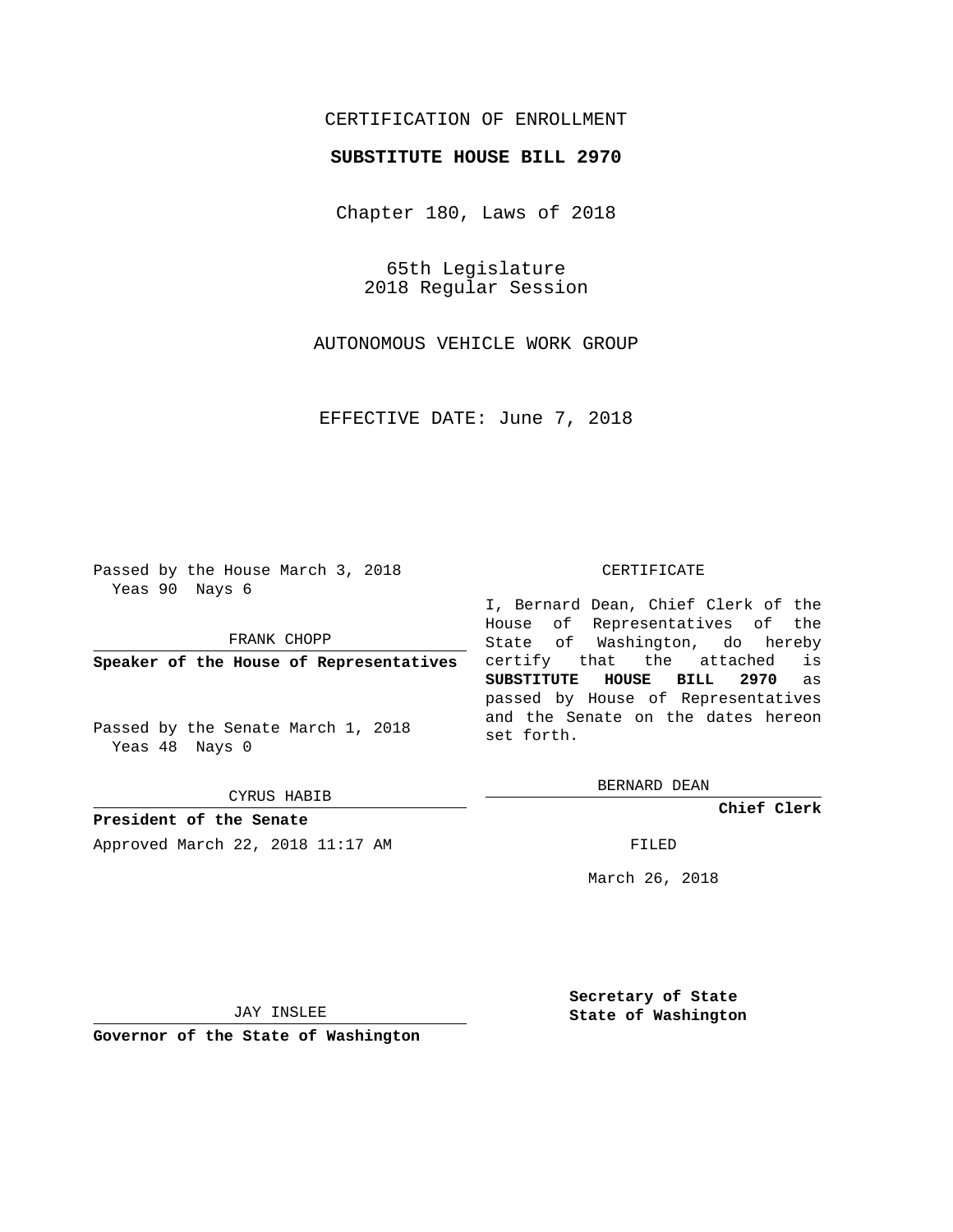#### **SUBSTITUTE HOUSE BILL 2970**

AS AMENDED BY THE SENATE

Passed Legislature - 2018 Regular Session

# **State of Washington 65th Legislature 2018 Regular Session**

**By** House Transportation (originally sponsored by Representatives Hudgins, Morris, Kloba, and Muri)

READ FIRST TIME 02/06/18.

 AN ACT Relating to the establishment of an autonomous vehicle work group; adding a new section to chapter 47.01 RCW; creating a new 3 section; and providing an expiration date.

BE IT ENACTED BY THE LEGISLATURE OF THE STATE OF WASHINGTON:

 NEW SECTION. **Sec. 1.** A new section is added to chapter 47.01 6 RCW to read as follows:

 The commission must convene an executive and legislative work group to develop policy recommendations to address the operation of autonomous vehicles on public roadways in the state, subject to the availability of amounts appropriated for this specific purpose.

 (1)(a)(i) Executive branch membership of the work group must include, but is not limited to: The governor or his or her designee or designees, the insurance commissioner or his or her designee or designees, the director of the department of licensing or his or her designee or designees, the secretary or his or her designee or designees, the chief of the Washington state patrol or his or her designee or designees, and the director of the traffic safety 18 commission or his or her designee or designees.

 (ii) Executive branch membership of the work group may also include: The assistant secretary of the department of social and health services aging and long-term support administration or his or

p. 1 SHB 2970.SL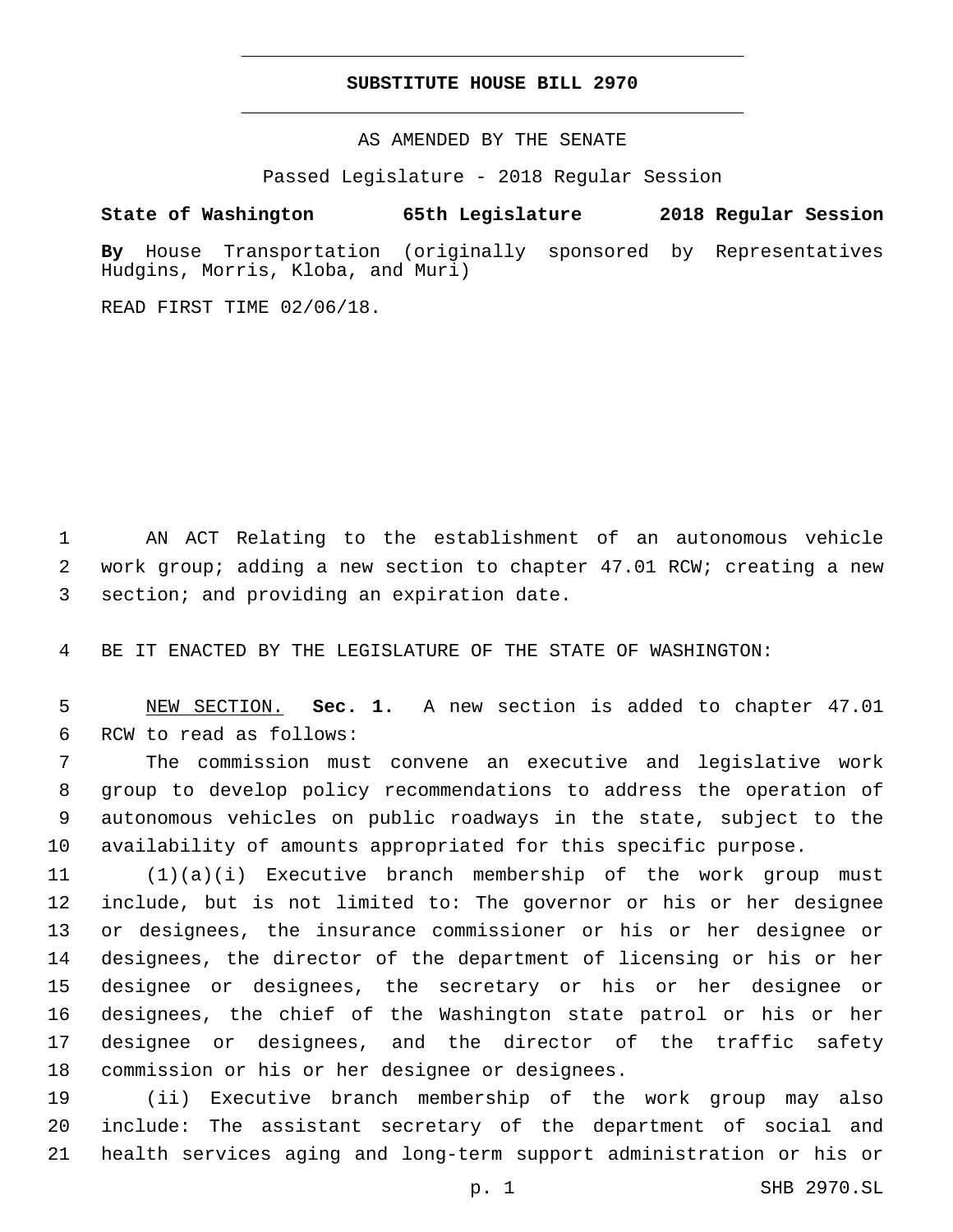her designee or designees and the deputy director of the department of enterprise services who oversees fleet operations or his or her 3 designee or designees.

 (b) The president of the senate shall appoint two interested members from each of the two largest caucuses of the senate. The speaker of the house of representatives shall appoint two interested members from each of the two largest caucuses of the house of 8 representatives.

 (c) The commission may invite additional participation on an ongoing, recurring, or one-time basis from individuals representing additional state agencies, local and regional governments, local law enforcement agencies, transit authorities, state colleges and universities, autonomous vehicle technology developers, motor vehicle manufacturers, insurance associations, network providers, software development companies, and other relevant stakeholders as 16 appropriate.

 (2) To prepare for the use of autonomous vehicle technology in the state, the work group, while taking into account the transportation system policy goals established in RCW 47.04.280(1), 20 must:

 (a) Follow developments in autonomous vehicle technology, autonomous vehicle deployment, and federal, state, and local policies that relate to the operation of autonomous vehicles, including the federal government's recommendations related to vehicle performance guidance for autonomous vehicles, model state policy, and current and possible federal regulatory tools for the regulation of autonomous vehicles. The scope of the work must include autonomous commercial vehicles, in addition to autonomous passenger vehicles;

 (b) Explore approaches to the modification of state policy, rules, and laws to further public safety and prepare the state for the emergence and deployment of autonomous vehicle technology. Areas for consideration may include, but are not limited to, manufacturer vehicle testing, vehicle registration and titling requirements, driver's license requirements, rules of the road, criminal law, roadway infrastructure, traffic management, transit, vehicle insurance, tort liability, cybersecurity, privacy, advertising, impacts to social services, and impacts to labor and small 38 businesses;

 (c) Disseminate information, as appropriate, to all interested 40 stakeholders; and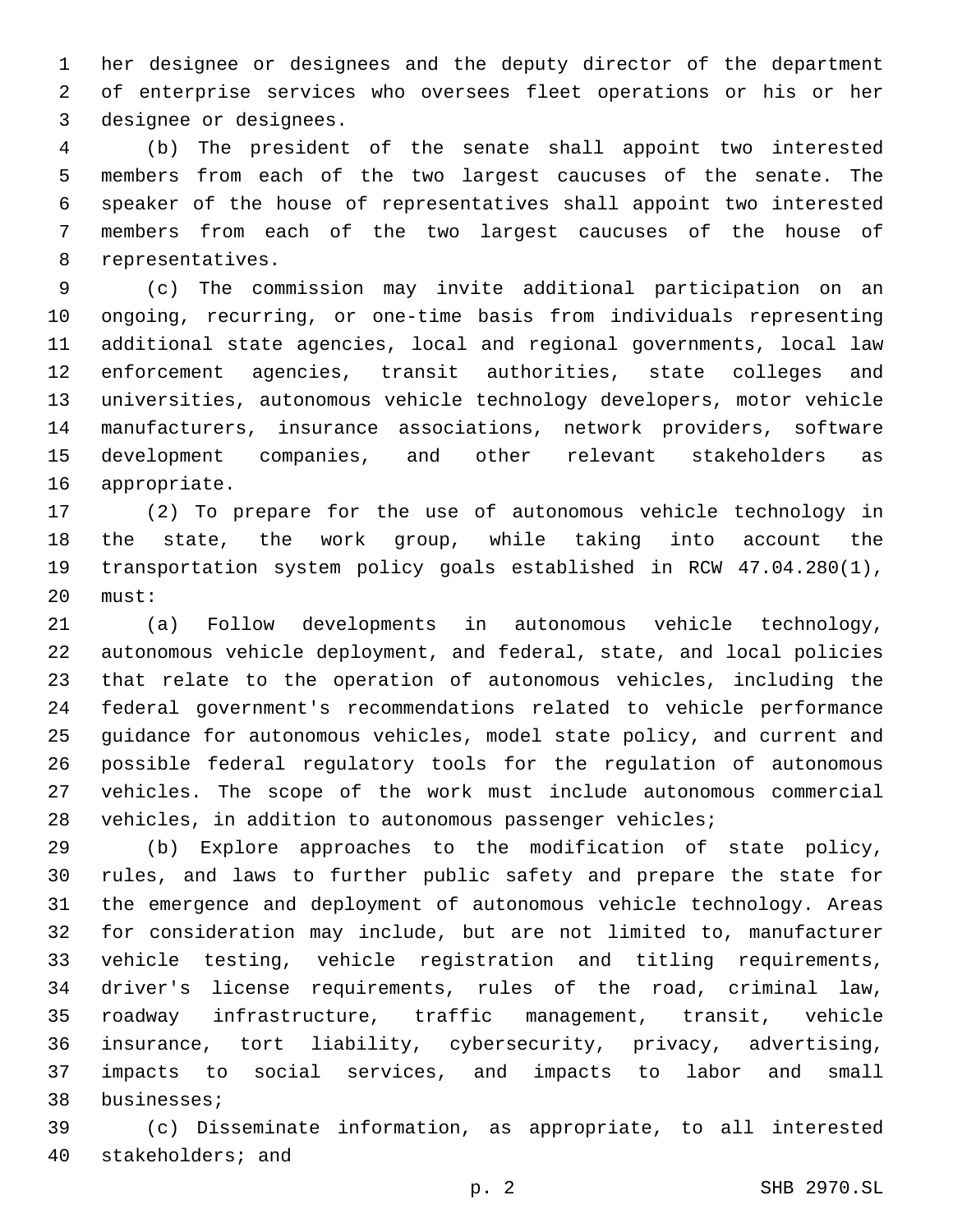(d) At the direction of the legislature, engage the public through surveys, focus groups, and other such means, in order to inform policymakers for the purposes of policy development.

 (3)(a) The commission must develop and update recommendations annually based on the input provided by the work group. By November 15th of each year, the commission must provide a report to the governor and the relevant committees of the legislature that describes the progress made by the work group and the commission's 9 recommendations.

 (b) The recommendations made by the commission may include proposed modifications to state law and rules to address the emergence and deployment of autonomous vehicle technology in the 13 state.

 NEW SECTION. **Sec. 2.** Sections 1 and 3 of this act expire December 31, 2023.

 NEW SECTION. **Sec. 3.** The legislature finds that autonomous vehicle technology is rapidly evolving and that the testing and deployment of this technology is advancing at a rapid pace. Washington state's policies, laws, and rules predate autonomous vehicle technology and largely have not been developed in consideration of the operation of this technology on roadways in the state. At both the federal and state level, efforts are underway to begin to establish a framework of policy guidance, laws, and rules that will organize and govern the use of autonomous vehicle technology in the United States. The legislature finds that establishing an autonomous vehicle work group, to be convened by the transportation commission, will facilitate state efforts to address the emergence of autonomous vehicle technology. It is the intent of the legislature for the transportation commission to develop recommendations for policy, laws, and rules for the operation of autonomous vehicles, with input from the autonomous vehicle work group, that enable Washington state to address the public policy changes necessitated by the emergence of this technology in an informed, thorough, and deliberate manner. This effort is required because robot cars are coming, but robot policy makers are not.

> Passed by the House March 3, 2018. Passed by the Senate March 1, 2018. Approved by the Governor March 22, 2018.